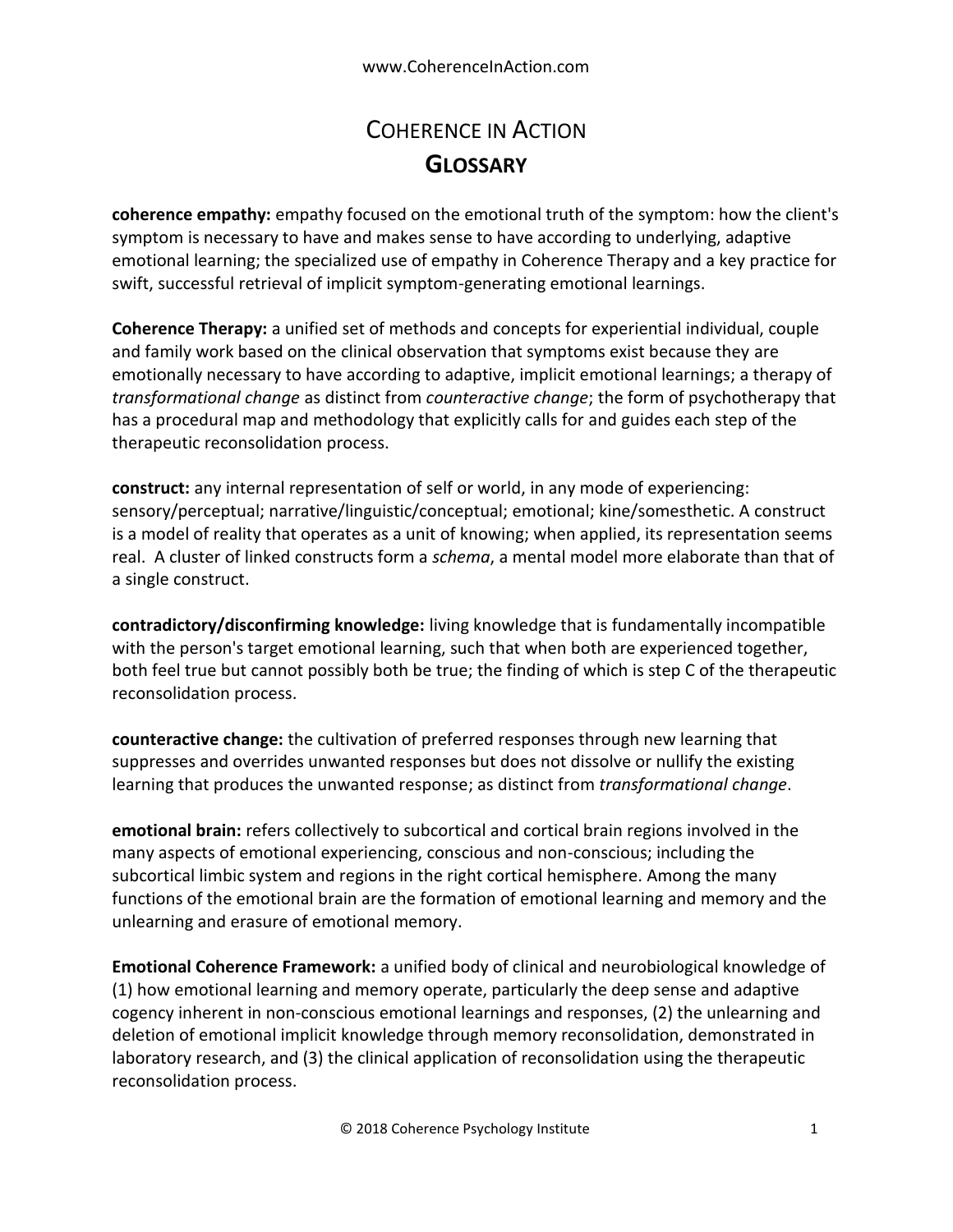**emotional learning/emotional memory:** learning that occurs in the presence of strong emotion includes the formation, in non-conscious or "implicit" memory networks of the brain, of a mental model (template or schema) that is the individual's adaptive generalization of the raw data of perception and emotion. Emotional implicit memory operates to detect the arising of similar situations and generates a self-protective or benefit-seeking response with compelling power and speed.

**implicit knowledge/implicit memory:** acquired knowledge that the individual is unaware of possessing or having learned, even as such learnings respond and drive responses of behavior, mood, emotion or thought.

**juxtaposition experience:** simultaneous experiencing, in the same field of awareness, of two sharply incompatible personal knowledges, each of which feels emotionally real.

**limbic system:** also known as the mammalian brain and the medial temporal lobe, this subcortical region comprises a number of structures that have major roles in emotional learning and memory—such as the amygdala and hippocampus—making our knowledge of this system particularly relevant to psychotherapy.

**memory reconsolidation:** a type of neuroplasticity which, when launched by the series of experiences required by the brain, unlocks the synapses of a target emotional learning, allowing that learning to be re-encoded or "re-written" in memory according to new learning experiences during a time period of several hours, resulting in either full nullification (erasure), weakening, modification, or strengthening of the original learning, depending on characteristics of the new learning.

**mental model:** any internal representation of the nature, meaning or functioning of anything; one of the main contents and forms of acquired knowledge, whether conceptual, perceptual, emotional or somatic; consists of component constructs and linked groups of constucts or schemas, all actively and adaptively created by the individual's mind for organizing and responding to experience.

**mismatch detection:** an automatic function of the brain in response to a conscious experience of new, unfamiliar knowledge that, in many cases, efficiently brings forward into awareness existing contradictory knowledge; a kind of vetting of each newly retrieved implicit construct in relation to the individual's vast library of existing conscious knowledge.

**neuroplasticity:** the brain's many forms of adaptive activity of revising or reorganizing neural circuits or networks, using many different neurobiological mechanisms.

**schema:** a modular mental model of the functioning of self or world, consisting of a cluster of linked *constructs* (relatively simpler internal representations). Schemas formed by the emotional brain are nonverbal and are either implicit and do not themselves appear in